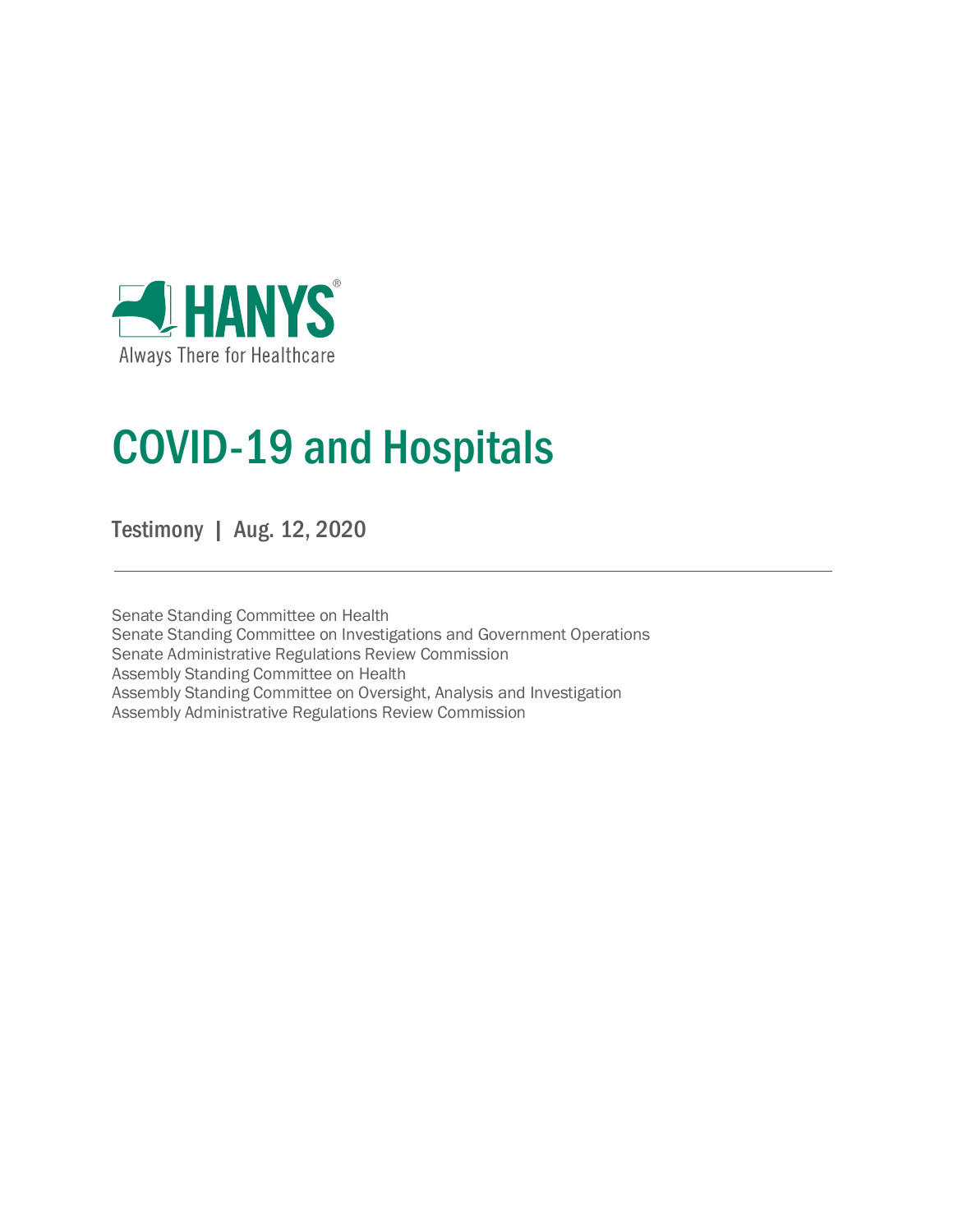

# Joint New York State Legislative Hearing on COVID-19 and **Hospitals**

## Testimony provided by HANYS President Bea Grause, RN, JD

Good morning Chairmen Rivera and Gottfried and to your legislative colleagues. I am Bea Grause, president of the Healthcare Association of New York State. We represent nonprofit and public hospitals, health systems and continuing care providers across New York. Thank you for this opportunity to discuss New York hospitals' response to the COVID-19 crisis.

I would like to begin by thanking the Legislature for your partnership and diligence in working with our members across the state. I would be remiss if I did not also thank Gov. Cuomo and Commissioner Zucker for their leadership during this trying time. But most importantly, I have to thank the healthcare workers who put their patients above all.

New York's hospitals and the heroes working in these facilities have risen to meet the herculean challenge of responding to one of the largest public health emergencies in modern history. They have "run toward the danger" because of their unwavering commitment to providing care to all, even when their own safety and that of their loved ones is at risk.

Early this year, New York state became and remained for a long time the epicenter of the COVID-19 pandemic in the United States. We saw unprecedented infection spread, tremendous sorrow and far too many deaths. However, our hospitals and health systems worked hand in glove with the state to address each challenge and struggle our communities faced.

From facilities in the heart of the hot spots to those that came to the aid of their colleagues with staffing and supplies, every hospital in our state stepped up. I am tremendously proud of the work and commitment our members have exhibited in the face of nearly insurmountable challenges.

During this emergency, hospitals and healthcare professionals worked tirelessly to provide the best possible care to COVID-19 patients under extremely adverse conditions. At the same time, they ensured that non-COVID-19 patients also received safe, high-quality care.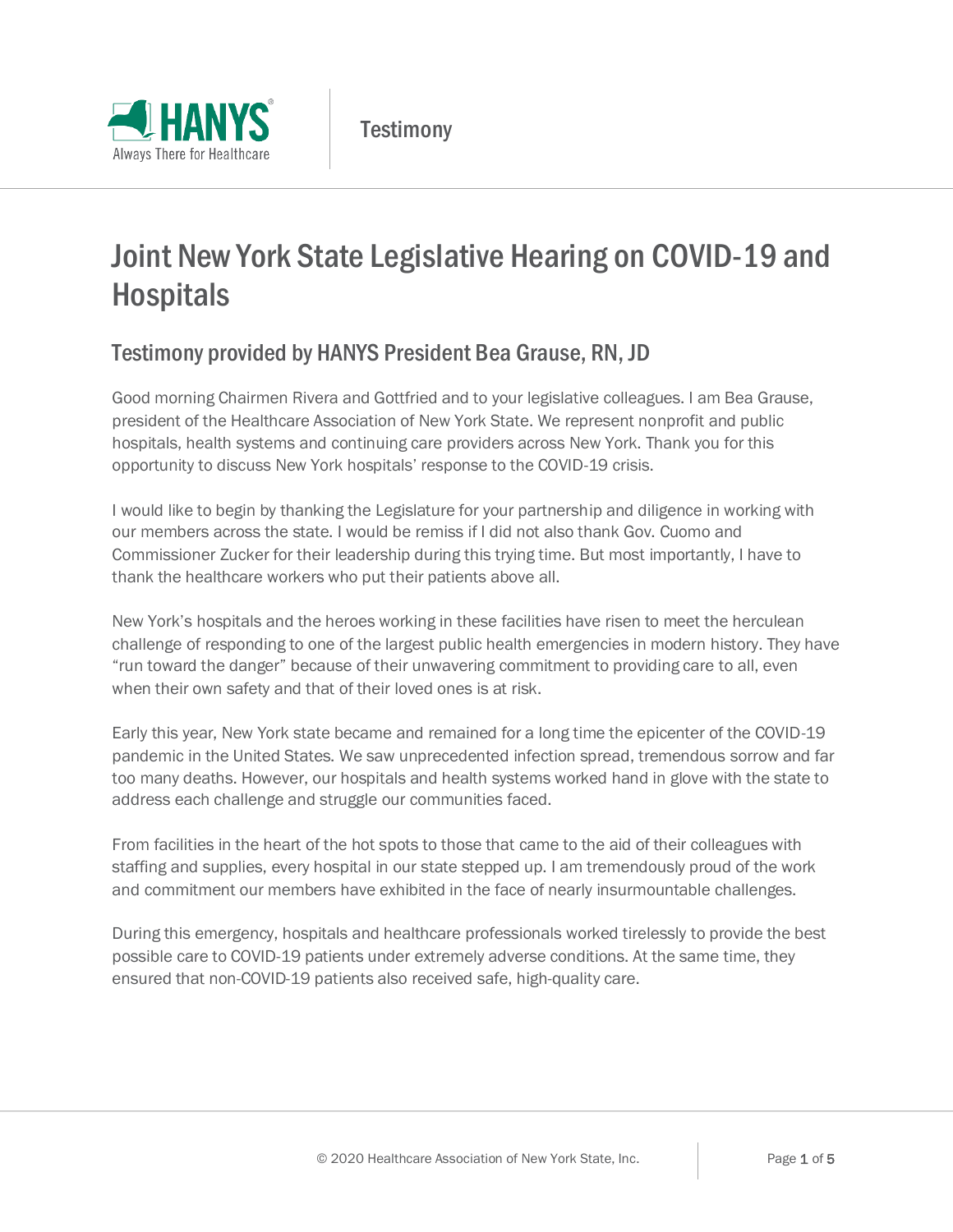

#### Our hospitals rose to the occasion when the pandemic hit New York

Hospitals and healthcare professionals encountered unparalleled roadblocks in their efforts to provide care, such as COVID-19 testing delays, workforce challenges and critical shortages of personal protective equipment, testing kits, inpatient and intensive care unit beds and lifesaving devices such as ventilators and respirators.

However daunting the challenges, our members rose to the occasion. Hospitals within a shared geographic area as well as across the state joined forces to coordinate efforts. This meant sharing services, staff and supplies, partnering to expand testing in our communities, developing best practices for care delivery and maximizing opportunities such as telehealth.

As the statewide healthcare association, HANYS stepped in to help hospitals meet the needs of their communities. Whether it was working on their behalf in discussions with national, state and local officials, coordinating with other state healthcare associations to bring in volunteer staff or finding vendors for supplies and equipment — it was truly a team effort.

#### Decisive action and flexibility made the difference

Thanks to decisive actions by the governor, the commissioner and other state leaders, healthcare providers were granted flexibility to respond effectively to the sudden, and at times overwhelming, demands of this crisis. Through statute, waiver relief and executive orders, our members were able to increase bed capacity, expand the use of telemedicine and implement alternative care delivery models to meet the immediate and dire needs of their communities. Because of this we were able, together, to flatten the curve — so much so, we've become a model for other states on how to combat this deadly virus.

This pandemic has showed the incredible resilience of all New Yorkers, but also of the healthcare delivery system. Given the right tools, we can handle any crisis that comes our way.

In light of the success shown by the temporary modification of laws, regulations and guidelines during the pandemic, HANYS is asking the state to make some of these changes permanent so that the benefits of increased flexibility in healthcare delivery can be carried forward for all patients in the post-COVID era. We look forward to working with the Legislature to advance this goal.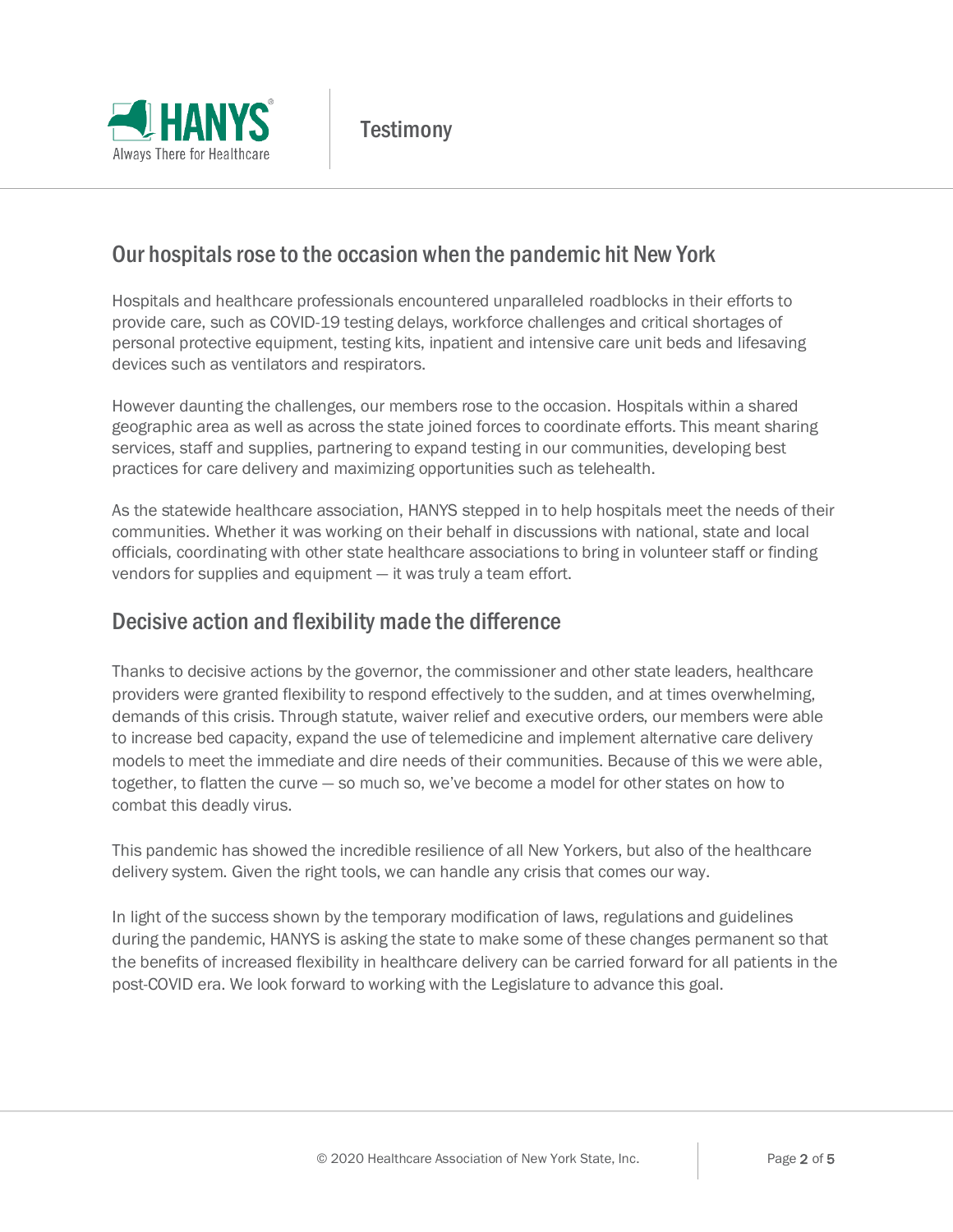

### It's not over yet

We have learned much about this virus since the early days, but make no mistake — this pandemic is not over. Our hospitals continue to face very real challenges, a long recovery and the potential for a second wave.

In addition to highlighting strengths, the pandemic has revealed systemic weaknesses, such as workforce and supply shortages and access to mental health services during a crisis. We continue to learn from the data being collected and collaborate with state and federal government and other organizations to improve our readiness, for the benefit of all New Yorkers.

We're committed to working with state government and all healthcare stakeholders to get our communities through this public health emergency and ensure healthcare services remain available to all New Yorkers long after this crisis ends. We will need your continued support as our hospitals and health systems work to get back on their feet, especially should a second wave hit New York.

#### New York's fiscal crisis

This pandemic has brought heartwarming successes and heartbreaking losses. Healthcare providers were focused on caring for patients during this crisis and did not have time to worry about the fiscal implications. Helping sick New Yorkers get better was their sole focus.

But as the peak has receded in New York, a new reality has come into sharp focus: a serious fiscal crisis, not only for providers, but for the state as a whole.

#### First, our hospitals.

Hospitals and health systems across New York state have incurred major expenses fighting on the frontline against COVID-19, as they've increased bed capacity, purchased personal protective equipment and hired needed staff.

At the same time, they have experienced staggering revenue losses exacerbated by interruptions in elective procedures and reduced use of healthcare services.

An analysis completed for HANYS by Kaufman, Hall and Associates, LLC estimates that through April 2021, hospitals across the state will have suffered between \$20-\$25 billion in losses and new expenses -- in just a little more than one year, a staggering \$20-\$25 billion fiscal impact.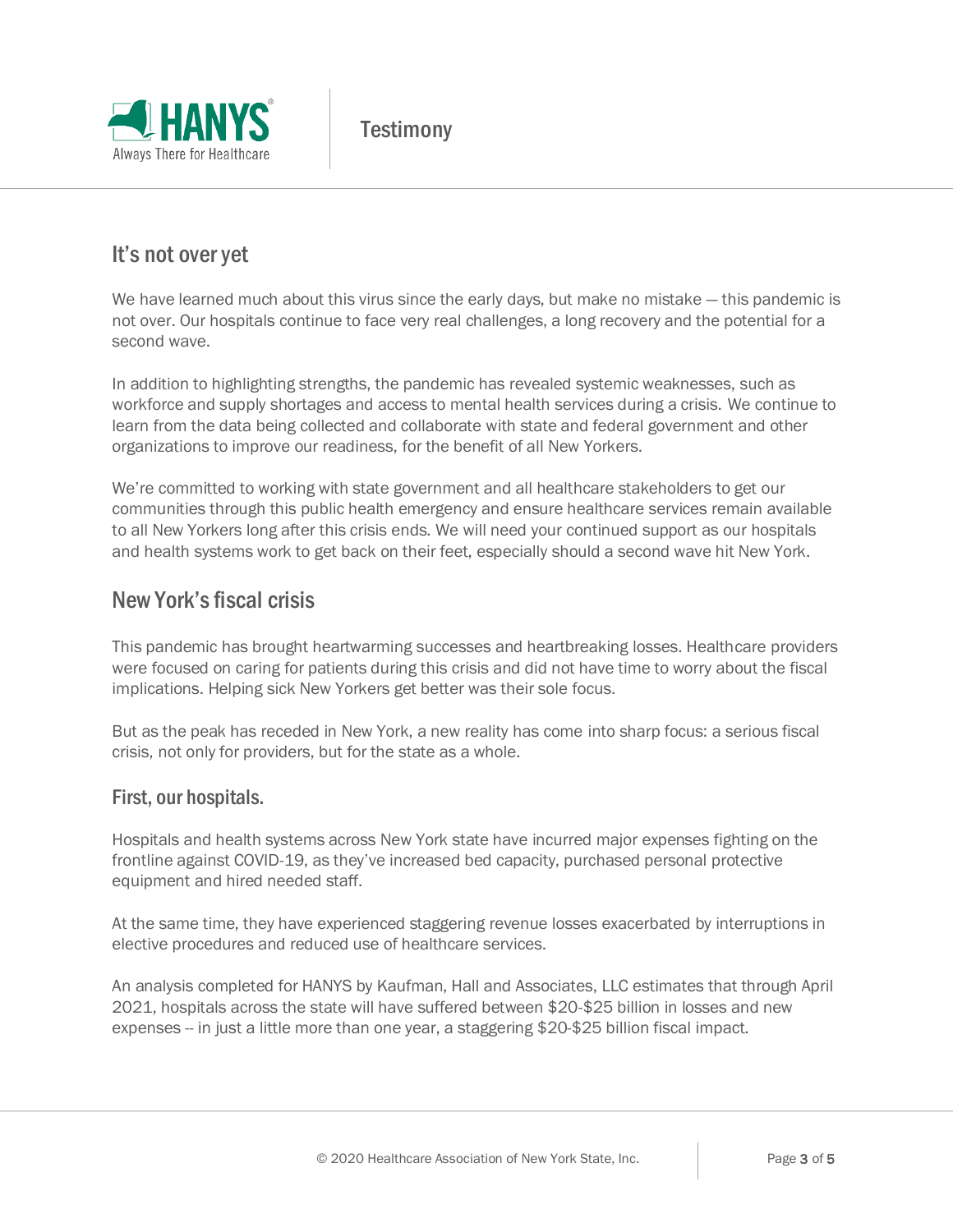

To put the fiscal impact in context, this equates to about 25-30% of our hospitals' patient service revenue in a year – a devastating blow to any business but especially devastating to one on the front line of the COVID-19 response and one that must retain essential healthcare services for its community.

While federal funding support from the CARES Act Provider Relief Fund has no doubt been helpful, the approximately \$9 billion in federal support received through July by New York hospitals is just a drop in the bucket compared to the financial destruction COVID-19 has left in its wake. This \$9 billion in support equates to an average recovery of just 35-45 cents on the dollar when compared to the \$20-\$25 billion fiscal impact, and many of New York's hospitals fall well below this average recovery.

New York's hospitals are all not-for-profit and have the lowest operating margins in the country. This shortfall will only exacerbate their already precarious financial situation.

#### Second, our state.

The COVID-19 pandemic has turned what began as fiscal uncertainty earlier this year into a fullblown fiscal crisis in New York. Before the pandemic hit, the state faced a multi-billion-dollar deficit. As a result, the 2020-2021 enacted budget contained some \$2.2 billion in healthcare cuts. Yet, even as the ink was drying on the budget, it was clear that the deficit would grow significantly as the state took actions necessary to fight COVID-19.

HANYS and all of our members appreciate the governor's calls on the federal government to do its part and provide the state with necessary funds.

Without federal support, at a time when they can least afford it, healthcare providers could face additional, deep cuts at the state level on top of the already enacted \$2.2 billion in reductions and the high costs incurred in fighting COVID-19. Our hospitals, health systems and continuing care providers are still reeling from the financial, operational and emotional costs of the pandemic, while investing in resources to prepare for a second wave.

New York state has shouldered a disproportionate, horrific burden during this crisis and desperately needs federal relief. Unfortunately, Washington has not come through with anywhere near the funding needed to make New York state and its struggling healthcare providers whole.

Additional provider cuts are unthinkable. It is important to remember that if the state cuts Medicaid, those cuts are effectively doubled through the lost federal matching funds. If these cuts happen, I fear we will see the loss of needed healthcare services throughout this state.